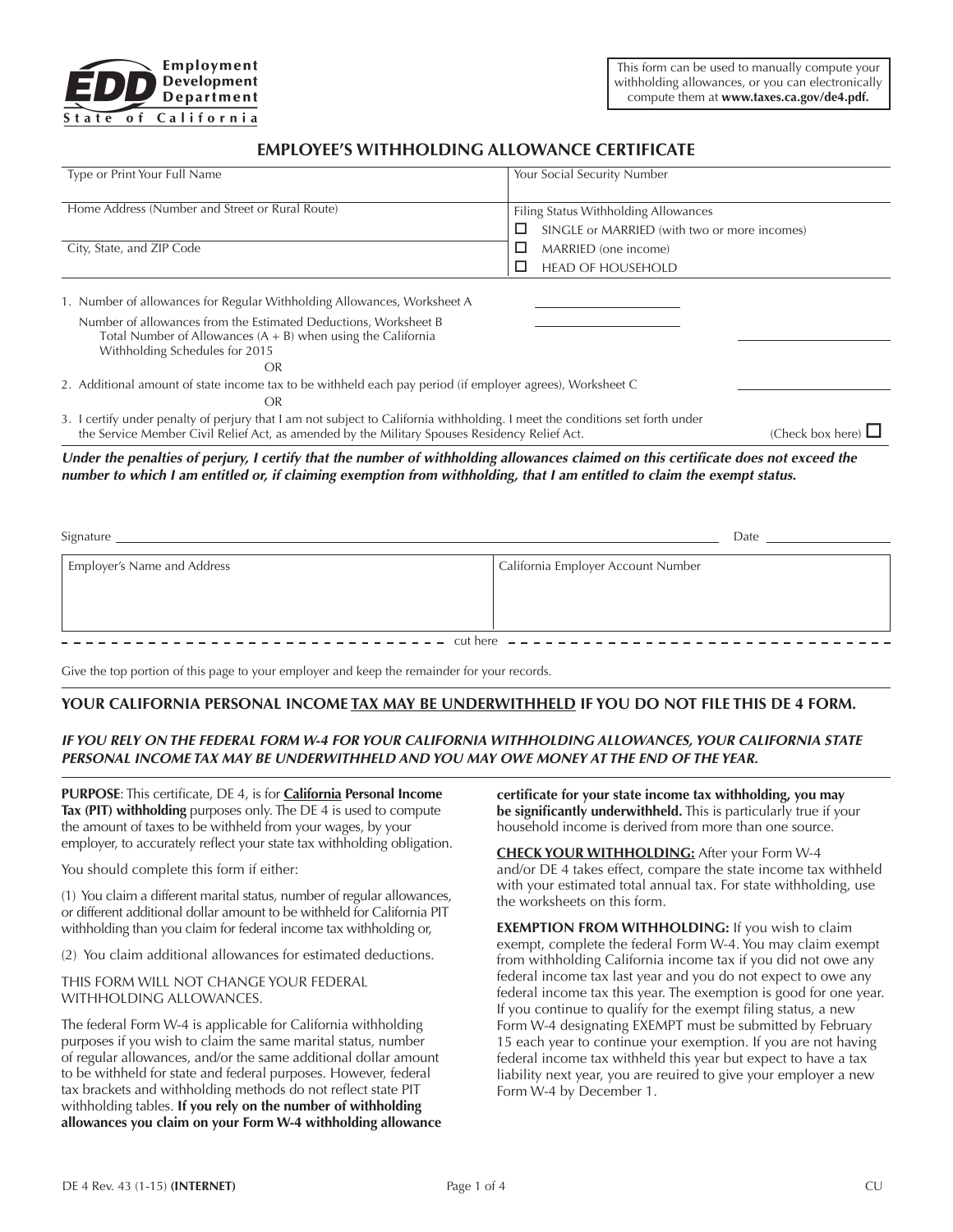**EXEMPTION FROM WITHHOLDING** (continued): Under the Service Member Civil Relief Act, as amended by the Military Spouses Residency Relief Act, you may be exempt from California income tax on your wages if (i) your spouse is a member of the armed forces present in California in compliance with military orders; (ii) you are present in California solely to be with your spouse; and (iii) you maintain your domicile in another state. If you claim exemption under this act, check the box on Line 3. You may be required to provide proof of exemption upon request.

# **IF YOU NEED MORE DETAILED INFORMATION, SEE THE INSTRUCTIONS THAT CAME WITH YOUR LAST CALIFORNIA INCOME TAX RETURN OR CALL THE FRANCHISE TAX BOARD (FTB).**

| IF YOU ARE CALLING FROM WITHIN THE UNITED STATES                  | 800-852-5711 (voice)<br>800-822-6268 (TTY) |
|-------------------------------------------------------------------|--------------------------------------------|
| IF YOU ARE CALLING FROM OUTSIDE THE UNITED STATES (Not Toll Free) | 916-845-6500                               |

The *[California Employer's Guide](http://www.edd.ca.gov/pdf_pub_ctr/de44.pdf)* (DE 44) provides the income tax withholding tables. This publication may be found on the Employment Development Department (EDD) website at **www.edd.ca.gov/Payroll\_Taxes/Forms\_and\_Publications.htm**. To assist you in calculating your tax liability, please visit the Franchise Tax Board website at **<www.ftb.ca.gov/individuals/index.shtml>**.

**NOTIFICATION:** Your employer is required to send a copy of your DE 4 to the FTB if it meets either of the following two conditions:

- You claim more than 10 withholding allowances.
- You claim exemption from state or federal income tax withholding and your employer expects your usual weekly wages to exceed \$200 per week.

IF THE IRS INSTRUCTS YOUR EMPLOYER TO WITHHOLD FEDERAL INCOME TAX BASED ON A CERTAIN WITHHOLDING STATUS, YOUR EMPLOYER IS REQUIRED TO USE THE SAME WITHHOLDING STATUS FOR STATE INCOME TAX WITHHOLDING IF YOUR WITHHOLDING ALLOWANCES FOR STATE PURPOSES MEET THE REQUIREMENTS LISTED UNDER "NOTIFICATION." IF YOU FEEL THAT THE FEDERAL DETERMINATION IS NOT CORRECT FOR STATE WITHHOLDING PURPOSES, YOU MAY REQUEST A REVIEW.

To do so, write to: W-4 Unit Franchise Tax Board MS F180 P.O. Box 2952 Sacramento, CA 95812-2952 Fax: 916-843-1094

Your letter should contain the basis of your request for review. You will have the burden of showing that the federal determination is incorrect for state withholding purposes. The FTB will limit its review to that issue. The FTB will notify both you and your employer of its findings. Your employer is then required to withhold state income tax as instructed by the FTB. In the event the FTB or the IRS finds there is no reasonable basis for the number of withholding exemptions that you claimed on your Form W-4/DE 4, you may be subject to a penalty.

**PENALTY:** You may be fined \$500 if you file, with no reasonable basis, a DE 4 that results in less tax being withheld than is properly allowable. In addition, criminal penalties apply for willfully supplying false or fraudulent information or failing to supply information requiring an increase in withholding. This is provided for by Section 13101 of the [California Unemployment Insurance Code.](http://leginfo.legislature.ca.gov/faces/codes.xhtml)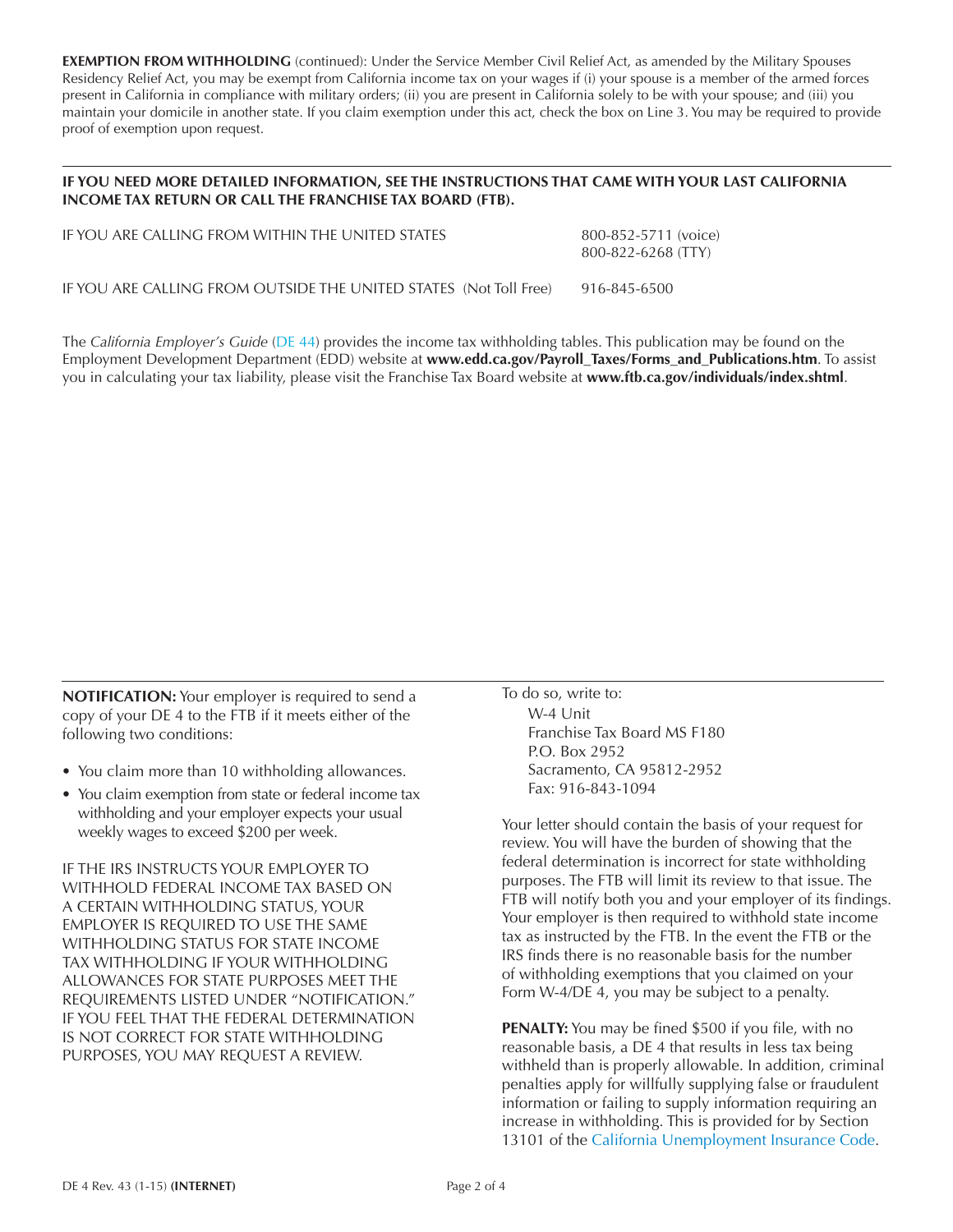#### **INSTRUCTIONS — 1 — ALLOWANCES\***

When determining your withholding allowances, you must consider your personal situation:

- Do you claim allowances for dependents or blindness?
- Will you itemize your deductions?
- Do you have more than one income coming into the household?

**TWO-EARNER/TWO-JOBS:** When earnings are derived from more than one source, underwithholding may occur. If you have a working spouse or more than one job, it is best to check the box "SINGLE or MARRIED (with two or more incomes)." Figure the total number of allowances you are entitled to claim on all jobs using only one DE 4 form. Claim allowances with one employer. Do not claim the same allowances with more than one employer. Your withholding will usually be most accurate when all allowances are claimed on the DE 4 or Form W-4 filed for the highest paying job and zero allowances are claimed for the others.

**MARRIED BUT NOT LIVING WITH YOUR SPOUSE:** You may check the "Head of Household" marital status box if you meet all of the following tests:

- (1) Your spouse will not live with you  $at$  any time during the year;
- (2) You will furnish over half of the cost of maintaining a home for the entire year for yourself and your child or stepchild who qualifies as your dependent; and
- (3) You will file a separate return for the year.

**HEAD OF HOUSEHOLD:** To qualify, you must be unmarried or legally separated from your spouse and pay more than 50% of the costs of maintaining a home for the entire year for yourself and your dependent(s) or other qualifying individuals. Cost of maintaining the home includes such items as rent, property insurance, property taxes, mortgage interest, repairs, utilities, and cost of food. It does not include the individual's personal expenses or any amount which represents value of services performed by a member of the household of the taxpayer.

| <b>REGULAR WITHHOLDING ALLOWANCES</b><br><b>WORKSHEET A</b>                                                                                                      |
|------------------------------------------------------------------------------------------------------------------------------------------------------------------|
| (A) Allowance for yourself — enter 1 $\dots \dots \dots \dots \dots \dots \dots \dots \dots \dots \dots \dots \dots$ (A) $\qquad \qquad$                         |
| (B) Allowance for your spouse (if not separately claimed by your spouse) — enter $1 \cdot \cdot \cdot \cdot \cdot \cdot \cdot \cdot \cdot \cdot \cdot \cdot$ (B) |
| (C) Allowance for blindness — yourself — enter 1 $\dots \dots \dots \dots \dots \dots \dots \dots \dots \dots \dots$ (C) — $\Box$                                |
| (D) Allowance for blindness — your spouse (if not separately claimed by your spouse) — enter 1  (D)                                                              |
| (E) Allowance(s) for dependent(s) — do not include yourself or your spouse $\dots \dots \dots \dots \dots$ (E) ________                                          |
| (F) Total — add lines (A) through (E) above $\dots \dots \dots \dots \dots \dots \dots \dots \dots \dots \dots \dots$ (F) ———————————                            |

#### **INSTRUCTIONS — 2 — ADDITIONAL WITHHOLDING ALLOWANCES**

If you expect to itemize deductions on your California income tax return, you can claim additional withholding allowances. Use Worksheet B to determine whether your expected estimated deductions may entitle you to claim one or more additional withholding allowances. Use last year's FTB Form 540 as a model to calculate this year's withholding amounts.

Do not include deferred compensation, qualified pension payments, or flexible benefits, etc., that are deducted from your gross pay but are not taxed on this worksheet.

You may reduce the amount of tax withheld from your wages by claiming one additional withholding allowance for each \$1,000, or fraction of \$1,000, by which you expect your estimated deductions for the year to exceed your allowable standard deduction.

#### **WORKSHEET B ESTIMATED DEDUCTIONS**

| 1. Enter an estimate of your itemized deductions for California taxes for this tax year as listed in the<br>schedules in the FTB Form 540 $\dots\dots\dots\dots\dots\dots\dots\dots\dots\dots\dots\dots\dots$ 1.                                                                                                                                             |        |
|--------------------------------------------------------------------------------------------------------------------------------------------------------------------------------------------------------------------------------------------------------------------------------------------------------------------------------------------------------------|--------|
| 2. Enter \$7,984 if married filing joint with two or more allowances, unmarried head of household, or qualifying widow(er) with dependent(s) or \$3,992 if single or married filing separately, dual income                                                                                                                                                  |        |
| 3. Subtract line 2 from line 1, enter difference ……………………………………………………………………………………                                                                                                                                                                                                                                                                            | $=$ 3. |
| 4. Enter an estimate of your adjustments to income (alimony payments, IRA deposits) $\dots \dots \dots$                                                                                                                                                                                                                                                      | $+$ 4. |
|                                                                                                                                                                                                                                                                                                                                                              | $=$ 5. |
| 6. Enter an estimate of your nonwage income (dividends, interest income, alimony receipts) $\dots \dots$                                                                                                                                                                                                                                                     | $-6.$  |
| 7. If line 5 is greater than line 6 (if less, see below);<br>Subtract line 6 from line 5, enter difference $\cdots$ . $\cdots$ . $\cdots$ . $\cdots$ . $\cdots$ . $\cdots$ . $\cdots$ . $\cdots$ . $\cdots$ . $\cdots$ . $\cdots$ . $\cdots$ . $\cdots$ . $\cdots$ . $\cdots$ . $\cdots$ . $\cdots$ . $\cdots$ . $\cdots$ . $\cdots$ . $\cdots$ . $\cdots$ . |        |
| 8. Divide the amount on line 7 by \$1,000, round any fraction to the nearest whole number $\dots \dots$ $\dots$ 8.<br>Enter this number on line 1 of the DE 4. Complete Worksheet C, if needed.                                                                                                                                                              |        |
| 9. If line 6 is greater than line 5;                                                                                                                                                                                                                                                                                                                         | 9.     |
|                                                                                                                                                                                                                                                                                                                                                              |        |
| 11. Subtract line 10 from line 9, enter difference<br>Complete Worksheet C                                                                                                                                                                                                                                                                                   | 11.    |

\*Wages paid to registered domestic partners will be treated the same for state income tax purposes as wages paid to spouses for California Personal Income Tax (PIT) withholding and PIT wages. This law does not impact federal income tax law. A registered domestic partner means an individual partner in a domestic partner relationship within the meaning of Section 297 of the [Family Code.](http://leginfo.legislature.ca.gov/faces/codes.xhtml) For more information, please call our Taxpayer Assistance Center at 888-745-3886.